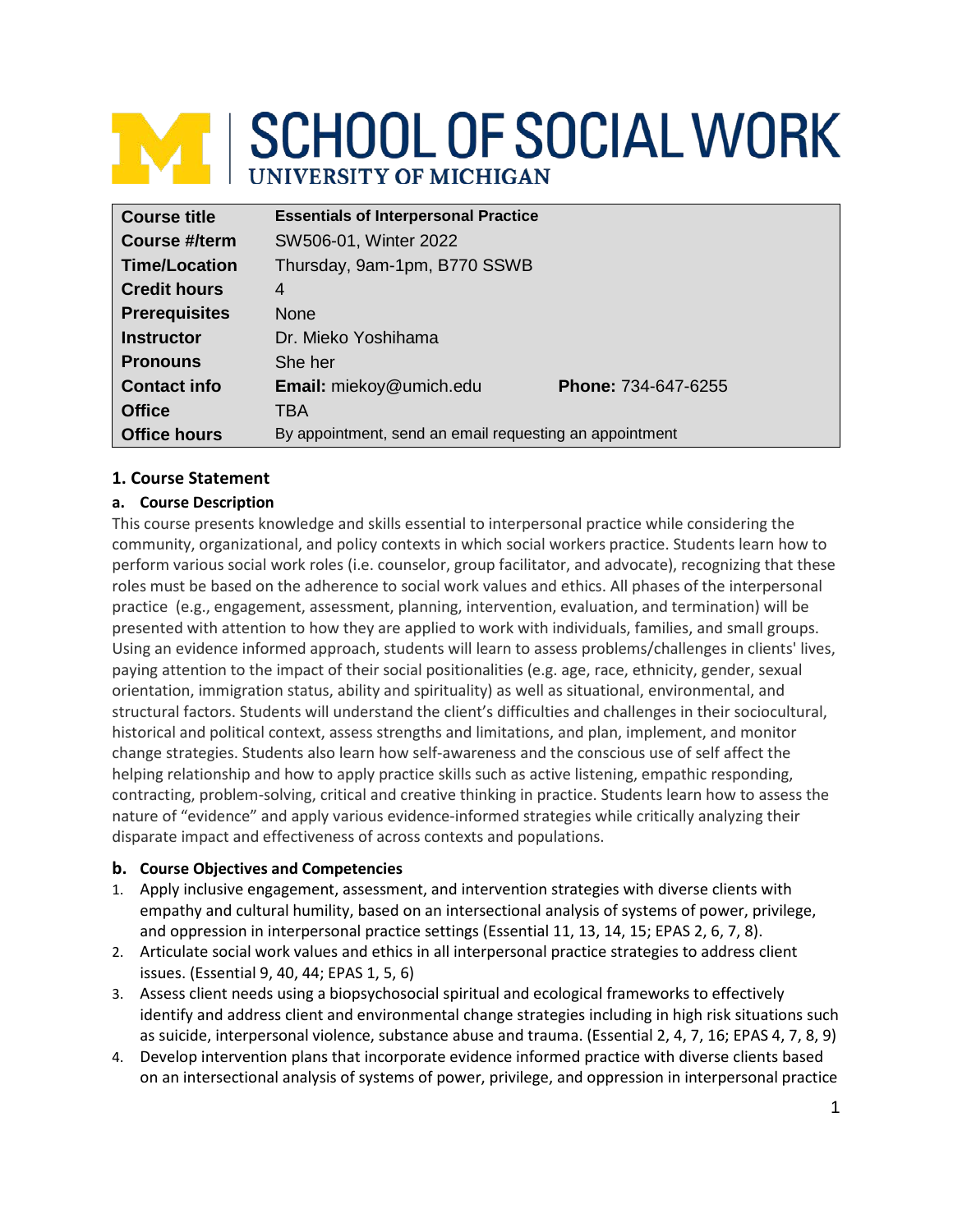settings that can target environmental as well as intra and interpersonal levels of change. (Essential 18, 20, 21, 27; EPAS 4, 7, 8)

- 5. Practice engaging, assessing, intervening and evaluating with client systems using evidence informed strategies in each phase of intervention. (Essential 22, 23, 27; EPAS 4, 6, 7, 8, 9)
- 6. Demonstrate effective communication to document services and intervention and facilitate interprofessional collaborative practice. (Essential 12, 17; EPAS 6, 8)
- 7. Apply anti-racist frameworks to social work practice and utilize skills to intervene, disrupt, and undo racism. (Essential 1, 11, 14, 22, 44, 45; EPAS 2, 3, 6, 7, 8, 9)

## **c. Course Design**

This course will incorporate lectures, role plays, simulations, videos/films, and experiential exercises. . Class sessions will emphasize skill development and applied learning activities related to all aspects of the change process when working with individuals, families, and small groups.

# **d. Rigorous Focus on Privilege, Oppression, Diversity and Social Justice (PODS)**

This course integrates PODS content and skills with a special emphasis on the identification of theories, practice and/or policies that promote social justice, illuminate injustices, and are consistent with scientific and professional knowledge. Through the use of a variety of instructional methods, this course will support students developing a vision of social justice, learn to recognize and reduce mechanisms that support oppression and injustice, work toward social justice processes, apply critical intersectionality frameworks, and strengthen critical consciousness to facilitate every aspect of interpersonal practice.

## **Relationship to Four Curricular Themes**

- 1. **Multiculturalism and Diversity** will be concentrated in the topics of relationship building, communication, assessment, intervention, termination and evaluation. These topics will explore how the differences and similarities between worker and client impact and shape these critical dimensions of social work practice. Critical consciousness about power imbalances between children and their broader systems, children/client and interventionist and between client and agency will also be explored.
- 2. **Social Justice and Social Change** will be central to the topic of various roles assumed by social workers and in clienthood. The focus of the course is on small system change (individual, families, and groups) but the larger social context and implications for change will be embedded in person in the environment (PIE) ecological assessment, and in the experience of applicants as they enter social agencies. These themes will be integrated into this course through the use of case examples and case scenarios that will be selected by the instructor to exemplify skills in practice.
- 3. **Promotion, Prevention, Treatment, and Rehabilitation** will be themes reflected in various purposes and models of contemporary social work practice. In addition, this course will emphasize skills that can be implemented with promotion, prevention, treatment, and rehabilitation as practice goals and outcomes.
- 4. **Behavioral and Social Science Research** will be presented in this course to support practice methods, skills and assessment procedures. Planning, decision-making and intervention procedures will be directly borrowed from the behavioral and social sciences.

## **Relationship to Ethics and Values**

Social work ethics and values will be addressed within the course as they pertain to issues related to working with clients and colleagues. The NASW Code of Ethics will be used to give students direction about these ethical issues. In particular, this course will focus on client issues, such as confidentiality, privacy, rights and prerogatives of clients, the client's best interest, proper and improper relationships with clients, interruption of services, and termination. In addition, issues that arise when working with colleagues, such as referral, consultation, dispute resolution, and mediation will be addressed.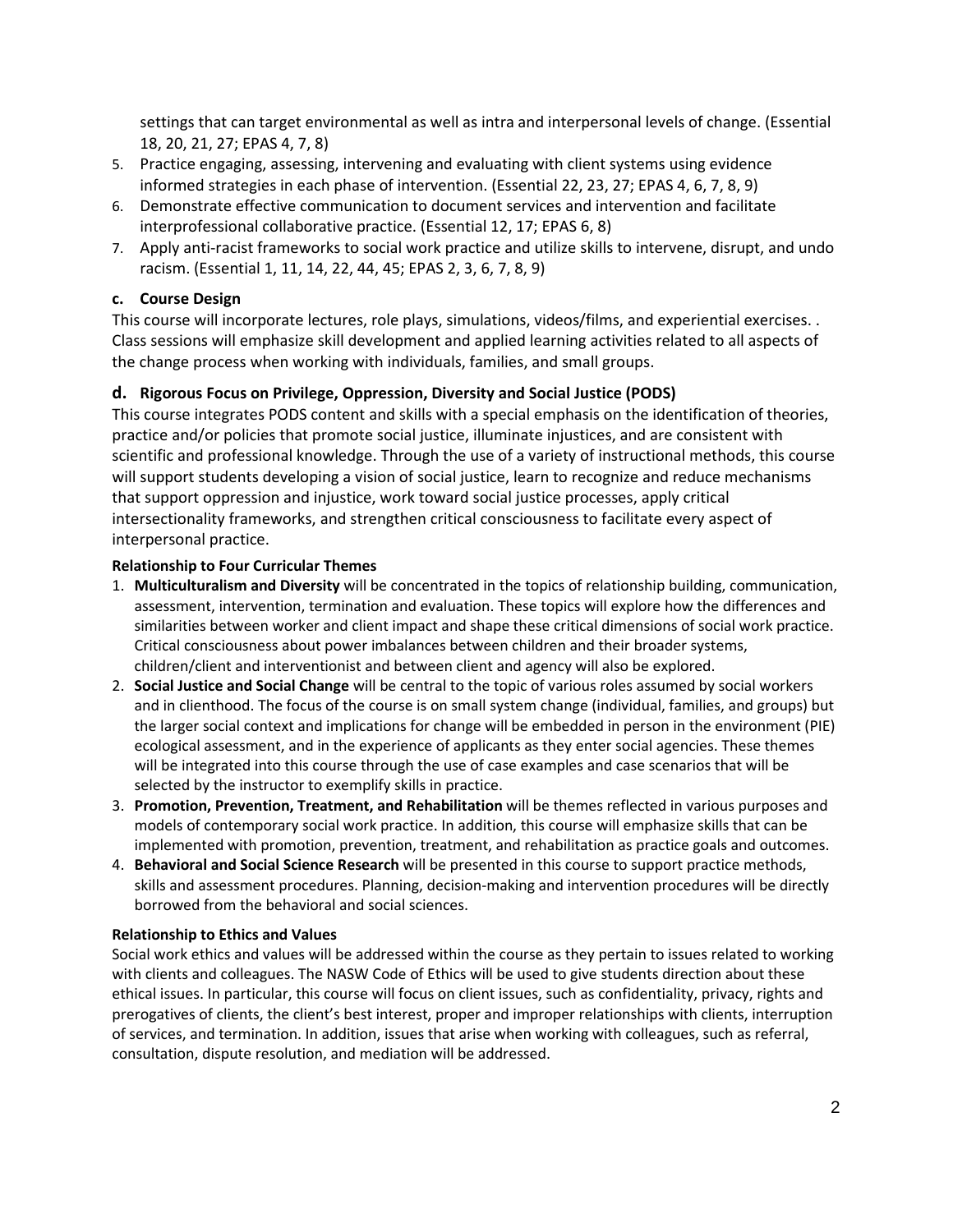# **2. Class Requirements**

## a. **Text and Class Materials**

## **Required Texts:**

● Hepworth, D. H., Rooney, R., Rooney, G. D., & Strom-Gottfried, K. (2017). *Direct social work practice: Theory and skills* (10th ed.). Brooks/Cole. ISBN 9781305633803; ebook 9780357689974

You can order this text through the following link to the online bookstore the University supports [https://bncvirtual.com/vb\\_buy2.php?FVCUSNO=2348](https://bncvirtual.com/vb_buy2.php?FVCUSNO=2348) (Course ID: SW 506 001) or any other outlet you prefer.

All other readings and resources are available on CANVAS or through other electronic access. Students are expected to complete all required readings before the class period to which they are assigned. Most classes will depend on prior reading rather than repeating material that is in the reading during the class session.

# b. **Class Schedule**

This course meets in-person with some asynchronous materials and activities.

|                |      | Topic                                                                                                                                                                    |                                                                                                                                                                                                                                                                                                                                                                                                                                                                                                                                                                                                                                                                                                                                                                                                                                                                                                                                                                                                                                                                                                                                                                                                                                                                                                                                                                                                                                                                                                                                                                                                                                                                                                                                                                                                                                                                                                                                                                                                                                                                                                                                                     |  |  |  |
|----------------|------|--------------------------------------------------------------------------------------------------------------------------------------------------------------------------|-----------------------------------------------------------------------------------------------------------------------------------------------------------------------------------------------------------------------------------------------------------------------------------------------------------------------------------------------------------------------------------------------------------------------------------------------------------------------------------------------------------------------------------------------------------------------------------------------------------------------------------------------------------------------------------------------------------------------------------------------------------------------------------------------------------------------------------------------------------------------------------------------------------------------------------------------------------------------------------------------------------------------------------------------------------------------------------------------------------------------------------------------------------------------------------------------------------------------------------------------------------------------------------------------------------------------------------------------------------------------------------------------------------------------------------------------------------------------------------------------------------------------------------------------------------------------------------------------------------------------------------------------------------------------------------------------------------------------------------------------------------------------------------------------------------------------------------------------------------------------------------------------------------------------------------------------------------------------------------------------------------------------------------------------------------------------------------------------------------------------------------------------------|--|--|--|
| $\mathbf{1}$   | 1/6  | Introduction to<br>the Course and<br>Social Work<br>Interpersonal<br>Practice<br>Ecosystems;<br>Strength-based,<br>Socioculturally<br>Relevant, Multi-<br>Level Practice | <b>Readings and <assignments></assignments></b><br><b>Required Readings:</b><br>. Hepworth et al. Chap. 1. Challenges of social work.<br>. Hepworth et al. Chap. 2. Direct practice: Domain, philosophy, and roles.<br>• Hepworth et al. Chap. 4. Cardinal social work values (pp. 58-63).<br>• International Federation of Social Workers & International Association of Schools of Social<br>Work (2014, July). Global Definition of Social Work. https://www.ifsw.org/what-is-social-<br>work/global-definition-of-social-work/<br>• Global Social Work Statement of Ethical Principles (2018). https://www.ifsw.org/global-social-<br>work-statement-of-ethical-principles/<br>. National Association of Social Work (2013). Code of Ethics - 2021 Updates Highlighted.<br>https://www.socialworkers.org/About/Ethics/Code-of-Ethics<br>Resources (Referenced in Class & Recommended for Further Reading):<br>• Frieden, T. R. (2010). A framework for public health action: The Health Impact Pyramid.<br>American Journal of Public Health, 100(4), 590-595.<br>. United Nations Inter-Agency Standing Committee (IASC). (2007). IASC guidelines of mental<br>health and psychosocial support in emergency settings.<br>http://www.who.int/mental_health/emergencies/guidelines_iasc_mental_health_psychosocial_<br>june 2007.pdf <see 9-13="" pp.=""><br/>· Bailey, Z. D., Krieger, N., Agénor, M., Graves, J., Linos, N., &amp; Bassett, M. T. (2017). Structural<br/>racism and health inequities in the USA: Evidence and interventions. Lancet, 389(10077), 1453-<br/>1463.<br/>• Chu, W. C. K., &amp; Tsui, M.-S. (2008). The nature of practice wisdom in social work revisited.<br/>International Social Work, 51(1), 47-54.<br/>• Klein, W. C., &amp; Bloom, M. (1995). Practice wisdom. Social Work, 40(6), 799-807.<br/>• Ahmed, S. R., Amer, M. M., &amp; Killawi, A. (2017). The ecosystems perspective in social work:<br/>Implications for culturally competent practice with American Muslims. Journal of Religion &amp;<br/>Spirituality in Social Work: Social Thought, 36(1-2), 48-72.<br/><b>Required Readings:</b></see> |  |  |  |
| $\overline{2}$ | 1/13 | Helping<br>Processes<br>Critical<br>Consciousness,<br>Critical<br>Intersectionality,<br>and Social                                                                       | · Reed, B. G., Newman, P. A., Suarez, Z. E., & Lewis, E. A. (2011). Interpersonal practice beyond<br>diversity and toward social justice. In Seabury, B. A., Seabury, B. H., & Garvin, C. D. (eds.),<br>Foundations of interpersonal practice in social work: Promoting competence in generalist<br>practice (Chap. 4, 60-98). Sage. $\rightarrow$ Complete Exercise 4.1 on p.79<br>• Cardemil, E.V., & Battle, C.L. (2003). Guess who's coming to therapy? Getting comfortable with<br>conversations about race and ethnicity in psychotherapy. Professional Psychology: Research and<br>Practice, 34(3), 278-286.<br>• Halevy, J. (1998). A genogram with an attitude. Journal of Marital and Family Therapy, 24(2),                                                                                                                                                                                                                                                                                                                                                                                                                                                                                                                                                                                                                                                                                                                                                                                                                                                                                                                                                                                                                                                                                                                                                                                                                                                                                                                                                                                                                              |  |  |  |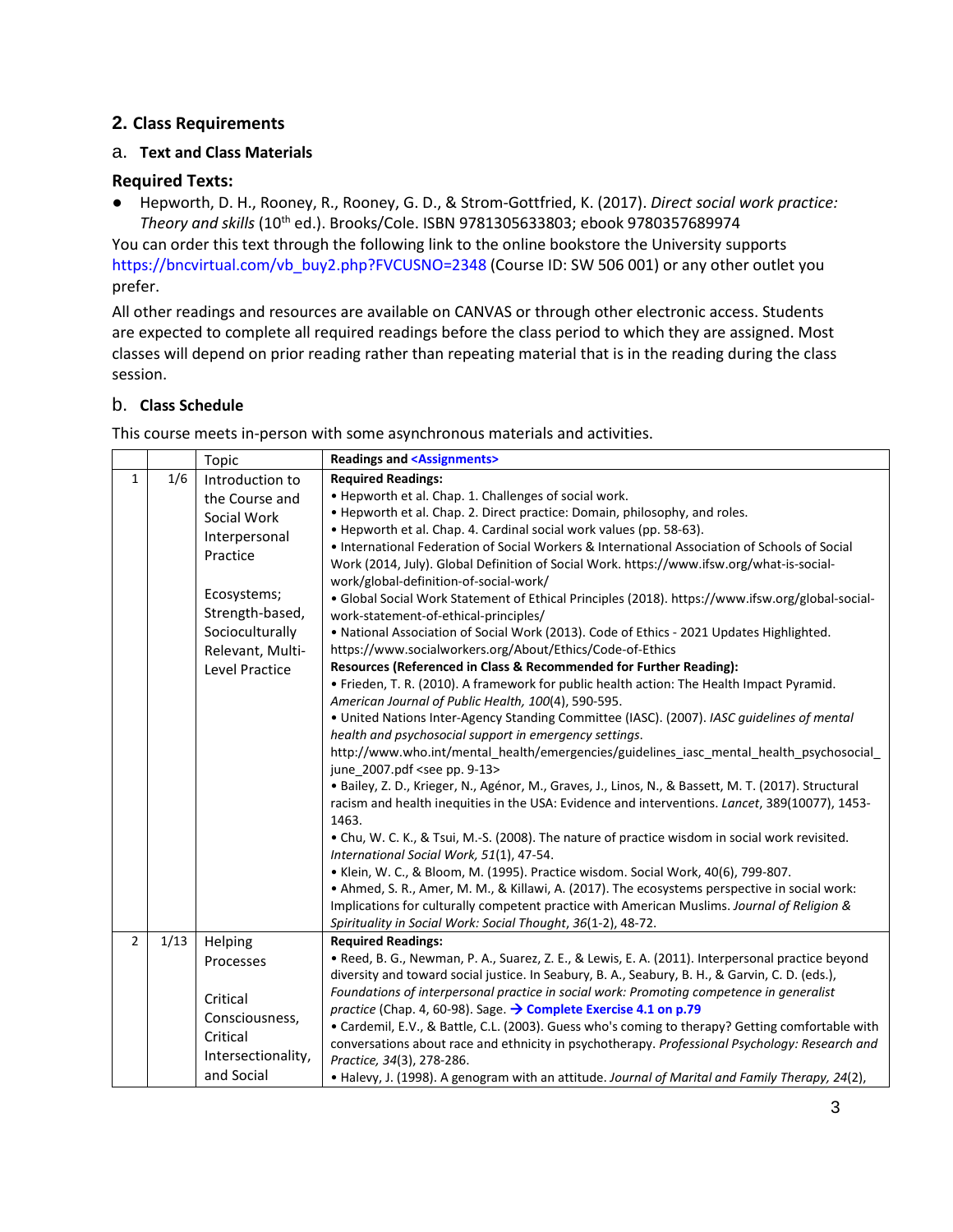|   |      | Justice                                                                               | 233-242. Start developing a genogram<br>Resources (Referenced in Class & Recommended for Further Reading):<br>· Goode-Cross, D. T., & Grim, K. A. (2014). "An unspoken level of comfort": Black therapists'<br>experiences working with black clients. Journal of Black Psychology, 42(1), 29-53.<br>• Drustrup, D. (2020). White therapists addressing racism in psychotherapy: an ethical and<br>clinical model for practice. Ethics & Behavior, 30(3), 181-196.<br>· Suárez, Z. E., Newman, P. A., & Reed, B. G. (2008). Critical consciousness and cross-<br>cultural/intersectional social work practice: A case analysis. Families in Society, 89(3), 407-417.<br>• McIntosh, P. (1989). White privilege: Unpacking the invisible backpack.<br>· McGoldrick, M., Gerson, R., & Petry, S. (2008). Creating genograms. In Genograms: Assessment<br>and intervention (Chap. 2, pp. 20-60). W. W. Norton & Company.                                                                                                                                                                                                                                                                                                                                        |
|---|------|---------------------------------------------------------------------------------------|--------------------------------------------------------------------------------------------------------------------------------------------------------------------------------------------------------------------------------------------------------------------------------------------------------------------------------------------------------------------------------------------------------------------------------------------------------------------------------------------------------------------------------------------------------------------------------------------------------------------------------------------------------------------------------------------------------------------------------------------------------------------------------------------------------------------------------------------------------------------------------------------------------------------------------------------------------------------------------------------------------------------------------------------------------------------------------------------------------------------------------------------------------------------------------------------------------------------------------------------------------------|
| 3 | 1/20 | Engagement:<br>Relationship-<br><b>Building and</b><br>Empathic<br>Responding         | <social due="" paper="" positionality=""><br/><b>Required Readings:</b><br/>• Hepworth et al. Chap. 5. Building blocks of communication: Conveying empathy and<br/>authenticity.<br/>• Hepworth et al. Chap. 6. Verbal following, exploring, and focusing skills.<br/>Resources (Referenced in Class &amp; Recommended for Further Reading):<br/>. Hepworth et al. Chap. 7. Eliminating counterproductive communication patterns.</social>                                                                                                                                                                                                                                                                                                                                                                                                                                                                                                                                                                                                                                                                                                                                                                                                                   |
| 4 | 1/27 | Engagement:<br>Relationship-<br>Sustaining and<br>Enhancing<br><b>First Interview</b> | <simmersion 1="" affirmative="" gender="" intake="" jemma="" therapy:="" with=""><br/><b>Required Readings:</b><br/>• Hepworth et al. Chap. 3 Overview of the helping process, especially Subsection, The<br/>interviewing process: Structure and skills (pp. 46-55).<br/>· Sue, D. W. (2013). Race talk: The psychology of racial dialogues. American Psychologist, 68(8),<br/>663-672.<br/>. Lukas, S. (1993). How to conduct the first interview with an adult. In S. Lukas. Where to start<br/>and what to ask (Chap. 1, pp. 1-12). Norton &amp; Co.<br/>Resources (Referenced in Class &amp; Recommended for Further Reading):<br/>• Lambert, M. J. (2013). The efficacy and effectiveness of psychotherapy. In M. J. Lambert (Ed.),<br/>Bergin and Garfield's handbook of psychotherapy and behavior change (6th ed.) (Chap. 6, pp.<br/>169-218). John Wiley &amp; Sons.</simmersion>                                                                                                                                                                                                                                                                                                                                                                  |
| 5 | 2/3  | Multidimensiona<br>I Biopsychosocial<br>Spiritual<br>Assessment<br>(BPSS)             | <b>Required Readings:</b><br>• Hepworth et al., Chap. 8. Exploring and understanding problems and strengths.<br>• Hansen, H., Braslow, J., & Rohrbaugh, R. M. (2018). From cultural to structural competency-<br>Training psychiatry residents to act on social determinants of health and institutional racism.<br>JAMA Psychiatry, 75(2), 117-118.<br>• Suzuki, L. A., & Wilton, L. (2016). Assessment with racial/ethnic minorities and special<br>populations. In J. C. Norcross, G. R. VandenBos, D. K. Freedheim, & R. Krishnamurthy (Eds.), APA<br>handbook of clinical psychology (pp. 251-266). American Psychological Association.<br>Resources (Referenced in Class & Recommended for Further Reading):<br>• Lukas, S. (1993). Looking, listening, and feeling: The mental status examination. In S. Lukas.<br>Where to start and what to ask (Chap. 2, pp. 13-31). Norton & Co.<br>• BPSS handout & others TBA                                                                                                                                                                                                                                                                                                                                   |
| 6 | 2/10 | <b>Risk Assessment</b><br>Intervention<br>Goals, Plans &<br>Contract                  | <simmersion 2="" assessing="" prevention:="" risk="" suicide="" taye="" with=""><br/><b>Required Readings:</b><br/>. Hepworth et al., Chap. 9. Assessment: Intrapersonal, interpersonal and environmental factors.<br/>• Hepworth et al., Chap. 12. Developing goals and formulating a contract.<br/>· Volkow, N. D., Gordon, J. A., &amp; Koob, G. F. (2021). Choosing appropriate language to reduce<br/>the stigma around mental illness and substance use disorders. Neuropsychopharmacology.<br/>Resources (Referenced in Class &amp; Recommended for Further Reading):<br/>• National Suicide Prevention Lifeline Suicide Risk Assessment Standards.<br/>https://suicidepreventionlifeline.org/best-practices/<br/>• Haas, A. P., Eliason, M., Mays, V. M., Mathy, R. M., Cochran, S. D., D'Augelli, A. R., Clayton,<br/>P. J. (2010). Suicide and suicide risk in lesbian, gay, bisexual, and transgender populations:<br/>Review and recommendations. Journal of Homosexuality, 58(1), 10-51.<br/>. Columbia Suicide Severity Rating Scale https://cssrs.columbia.edu/wp-content/uploads/C-<br/>SSRS Pediatric-SLC 11.14.16.pdf<br/>· Suicidal Behaviors Questionnaire-Revised in Osman, A., Bagge, C. L., Gutierrez, P. M., Konick, L.</simmersion> |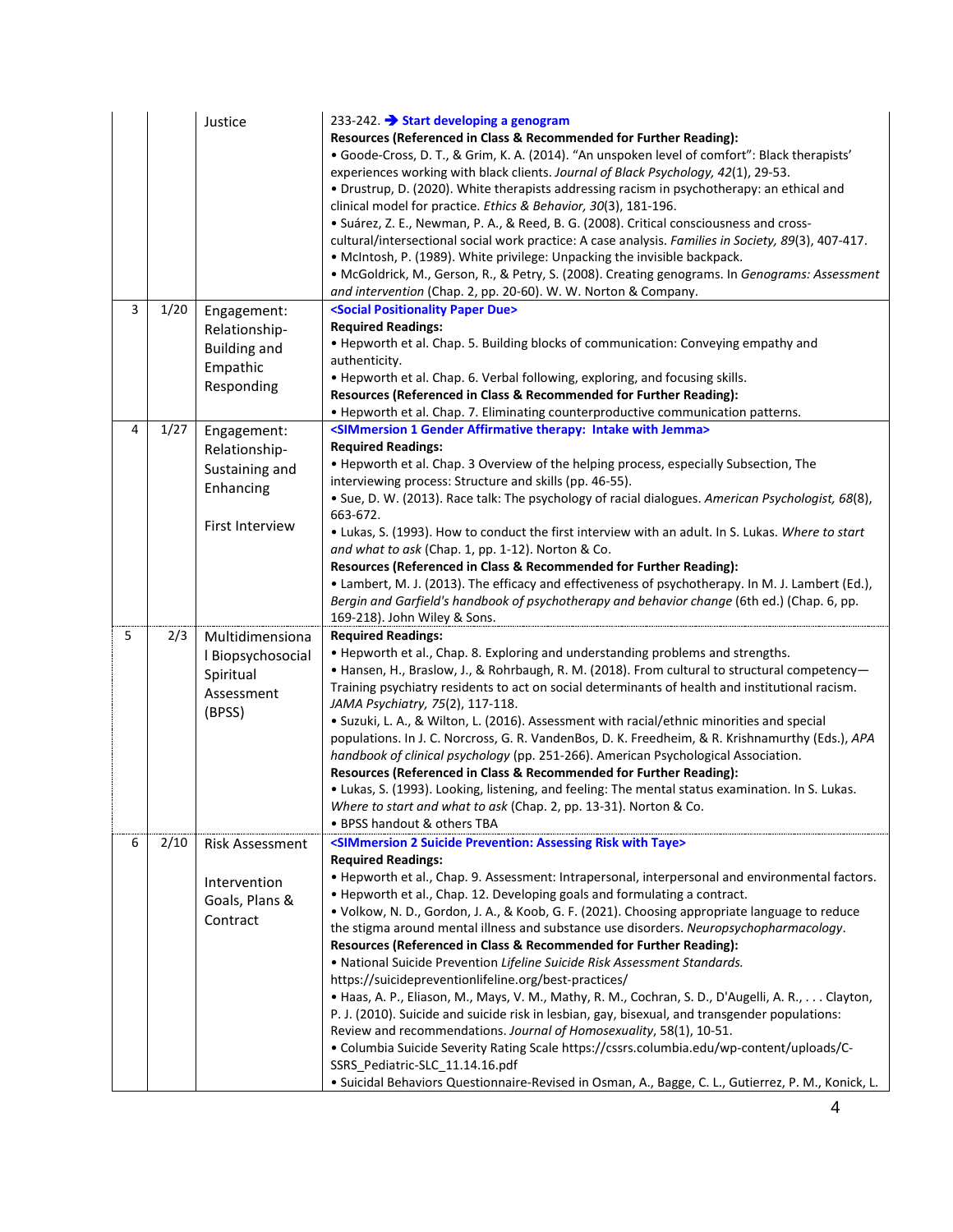|                |      |                                                           | C., Kopper, B. A., & Barrios, F. X. (2001). The Suicidal Behaviors Questionnaire-Revised (SBQ-R):<br>Validation with Clinical and Nonclinical Samples. Assessment, 8(4), 443-454.<br>• Brown Stanley Safety Plan Template.pdf<br>. VIGOR: A safety planning tool to help survivors of violence assess their risk and decide how to                                                                                                                                                                                                                                                 |  |  |
|----------------|------|-----------------------------------------------------------|------------------------------------------------------------------------------------------------------------------------------------------------------------------------------------------------------------------------------------------------------------------------------------------------------------------------------------------------------------------------------------------------------------------------------------------------------------------------------------------------------------------------------------------------------------------------------------|--|--|
|                |      |                                                           | cope.                                                                                                                                                                                                                                                                                                                                                                                                                                                                                                                                                                              |  |  |
| $\overline{7}$ | 2/17 | Evidence-<br>Informed<br>Practice for<br>Social Justice I | <simmersion 3="" cbt-introduction="" mosley="" tanisha="" with=""><br/><b>Required Readings:</b><br/>• Drisko, J. W., &amp; Grady, M. D. (2015). Evidence-based practice in social work: A contemporary<br/>perspective. Clinical Social Work Journal, 43(3), 274-282.<br/>• Hepworth et al., Chap. 13. Planning and implementing change-oriented strategies.<br/>• Hinton, D.E., &amp; Jalal, B. (2014). Guidelines for the implementation of culturally sensitive<br/>cognitive behavioural therapy among refugees and in global contexts. Intervention, 12, 78-93.</simmersion> |  |  |
|                |      |                                                           | · O'Neill, M. (2015). Applying critical consciousness and evidence-based practice decision-<br>making: A framework for clinical social work practice. Journal of Social Work Education, 51(4),<br>624-637.<br>Resources (Referenced in Class & Recommended for Further Reading):                                                                                                                                                                                                                                                                                                   |  |  |
|                |      |                                                           | · Dotolo, D., Lindhorst, T., Kemp, S. P., & Engelberg, R. A. (2018). Expanding conceptualizations                                                                                                                                                                                                                                                                                                                                                                                                                                                                                  |  |  |
|                |      |                                                           | of social justice across all levels of social work practice: Recognition theory and its contributions.<br>Social Service Review, 92(2), 143-170. 1                                                                                                                                                                                                                                                                                                                                                                                                                                 |  |  |
|                |      |                                                           | • Comas-Díaz, L. (2016). Racial trauma recovery: A race-informed therapeutic approach to racial<br>wounds. In A. N.Alvarez, C. T. H.Liang, & H. A.Neville (Eds.), The cost of racism for people of<br>color: Contextualizing experiences of discrimination (pp. 249-272).                                                                                                                                                                                                                                                                                                          |  |  |
| 8              | 2/24 | Evidence-                                                 | <simmersion 4="" brief="" gabe="" intervention="" motivational="" with=""></simmersion>                                                                                                                                                                                                                                                                                                                                                                                                                                                                                            |  |  |
|                |      | Informed                                                  | <b>Required Readings:</b>                                                                                                                                                                                                                                                                                                                                                                                                                                                                                                                                                          |  |  |
|                |      | Practice for                                              | • Chavez-Dueñas, N. Y., Adames, H. Y., Perez-Chavez, J. G., & Salas, S. P. (2019). Healing ethno-                                                                                                                                                                                                                                                                                                                                                                                                                                                                                  |  |  |
|                |      | Social Justice II                                         | racial trauma in Latinx immigrant communities: Cultivating hope, resistance, and action.                                                                                                                                                                                                                                                                                                                                                                                                                                                                                           |  |  |
|                |      |                                                           | American Psychologist, 74(1), 49-62.<br>• Hartmann, W. E., Wendt, D. C., Burrage, R. L., Pomerville, A., & Gone, J. P. (2019). American                                                                                                                                                                                                                                                                                                                                                                                                                                            |  |  |
|                |      |                                                           | Indian historical trauma: Anticolonial prescriptions for healing, resilience, and survivance.                                                                                                                                                                                                                                                                                                                                                                                                                                                                                      |  |  |
|                |      |                                                           | American Psychologist, 74(1), 6-19.<br>· Sue, D. W., Alsaidi, S., Awad, M. N., Glaeser, E., Calle, C. Z., & Mendez, N. (2019). Disarming                                                                                                                                                                                                                                                                                                                                                                                                                                           |  |  |
|                |      |                                                           | racial microaggressions: Microintervention strategies for targets, White allies, and bystanders.<br>American Psychologist, 74(1), 128-142.                                                                                                                                                                                                                                                                                                                                                                                                                                         |  |  |
|                |      |                                                           | • Ellis, J. M., Powell, C. S., Demetriou, C. P., Huerta-Bapat, C., & Panter, A. T. (2019). Examining                                                                                                                                                                                                                                                                                                                                                                                                                                                                               |  |  |
|                |      |                                                           | first-generation college student lived experiences with microaggressions and microaffirmations                                                                                                                                                                                                                                                                                                                                                                                                                                                                                     |  |  |
|                |      |                                                           | at a predominately White public research university. Cultural Diversity and Ethnic Minority<br>Psychology, 25(2), 266-279.                                                                                                                                                                                                                                                                                                                                                                                                                                                         |  |  |
|                |      |                                                           |                                                                                                                                                                                                                                                                                                                                                                                                                                                                                                                                                                                    |  |  |
|                |      |                                                           | • Kinias, Z., & Sim, J. (2016). Facilitating women's success in business: Interrupting the process of<br>stereotype threat through affirmation of personal values. Journal of Applied Psychology,<br>101(11), 1585-1597.                                                                                                                                                                                                                                                                                                                                                           |  |  |
|                |      |                                                           | • Goodman, R. D. (2015). A liberatory approach to trauma counseling: Decolonizing our trauma-                                                                                                                                                                                                                                                                                                                                                                                                                                                                                      |  |  |
|                |      |                                                           | informed practices. In R. D. G. Goodman, Paul C. (Ed.), Decolonizing "multicultural" counseling                                                                                                                                                                                                                                                                                                                                                                                                                                                                                    |  |  |
|                |      |                                                           | through social justice (1st ed. ed., pp. 55-72). Springer.                                                                                                                                                                                                                                                                                                                                                                                                                                                                                                                         |  |  |
|                |      |                                                           | Resources (Referenced in Class & Recommended for Further Reading):<br>• Spencer-Rodgers, J., Major, B., Forster, D. E., & Peng, K. (2016). The power of affirming group                                                                                                                                                                                                                                                                                                                                                                                                            |  |  |
|                |      |                                                           | values: Group affirmation buffers the self-esteem of women exposed to blatant sexism. Self and<br>Identity, 15(4), 413-431.                                                                                                                                                                                                                                                                                                                                                                                                                                                        |  |  |
|                |      |                                                           | • Hepworth et al. Chap. 14 Developing Resources, Organizing, Planning, and Advocacy as                                                                                                                                                                                                                                                                                                                                                                                                                                                                                             |  |  |
|                |      |                                                           | Intervention Strategies.                                                                                                                                                                                                                                                                                                                                                                                                                                                                                                                                                           |  |  |
|                | 2/28 |                                                           | <simulated annotation="" due="" interview:="" video=""></simulated>                                                                                                                                                                                                                                                                                                                                                                                                                                                                                                                |  |  |
|                | 3/3  | Spring break                                              | No class                                                                                                                                                                                                                                                                                                                                                                                                                                                                                                                                                                           |  |  |
| 9              | 3/10 | Working with                                              | <b>Required Readings:</b>                                                                                                                                                                                                                                                                                                                                                                                                                                                                                                                                                          |  |  |
|                |      | Groups                                                    | · Toseland, R. W. (2017). Group dynamics. In C. D. Garvin, L. M. Gutiérrez, & M. J. Galinsky                                                                                                                                                                                                                                                                                                                                                                                                                                                                                       |  |  |
|                |      |                                                           | (Eds.), Handbook of social work with groups (Second ed., pp. 9-27). Guilford.<br>http://ebookcentral.proquest.com/lib/umichigan/detail.action?docID=4844818                                                                                                                                                                                                                                                                                                                                                                                                                        |  |  |
|                |      |                                                           | • Hepworth et al. Chap. 11. Forming and assessing social work groups.                                                                                                                                                                                                                                                                                                                                                                                                                                                                                                              |  |  |
|                |      |                                                           | • Hepworth et al. Chap. 16. Intervening in social work group.                                                                                                                                                                                                                                                                                                                                                                                                                                                                                                                      |  |  |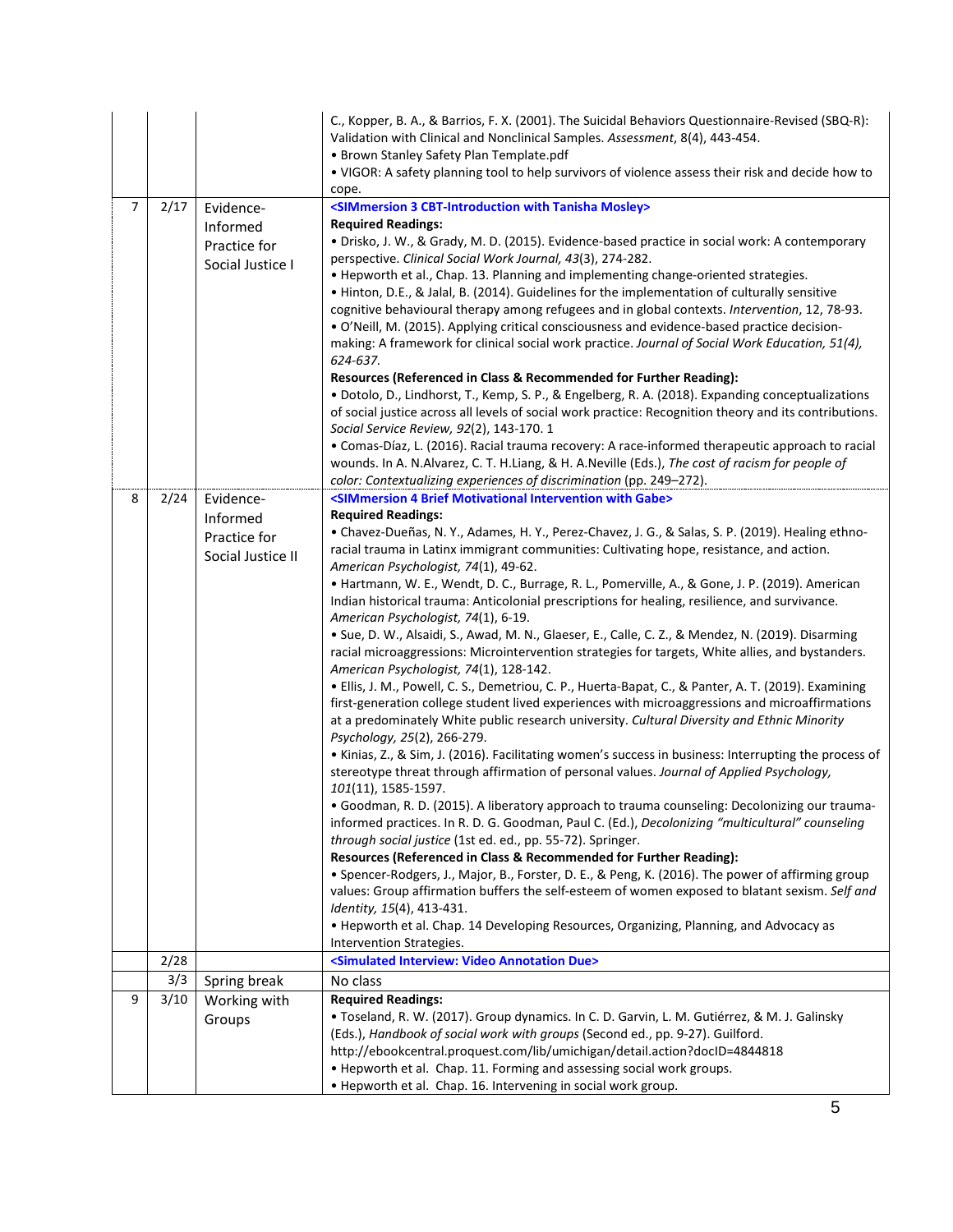|    |      |                   | • Schiller, L. Y. (2007). Not for women only: Applying the relational model of group development<br>with vulnerable populations. Social Work with Groups, 30(2), 11-26.<br>Resources (Referenced in Class & Recommended for Further Reading):<br>· Shulman, L. (2017). Addressing internalized biases and stereotypes of the group leader: A life-<br>long professional task. Social Work with Groups, 40(1-2), 10-16. 3<br>. Yalom, I. D. (2005). Therapeutic factors. In I. D. Yalom with M. Leszcz (Eds.), The theory and<br>practice of group psychotherapy (pp. 1-18). Basic Books. |  |  |
|----|------|-------------------|------------------------------------------------------------------------------------------------------------------------------------------------------------------------------------------------------------------------------------------------------------------------------------------------------------------------------------------------------------------------------------------------------------------------------------------------------------------------------------------------------------------------------------------------------------------------------------------|--|--|
| 10 | 3/17 | Working with      | <b>Required Readings:</b>                                                                                                                                                                                                                                                                                                                                                                                                                                                                                                                                                                |  |  |
|    |      | Groups+           | • Hepworth et al. Chap. 17. Additive empathy, interpretation, and confrontation                                                                                                                                                                                                                                                                                                                                                                                                                                                                                                          |  |  |
|    |      |                   | Resources (Referenced in Class & Recommended for Further Reading):                                                                                                                                                                                                                                                                                                                                                                                                                                                                                                                       |  |  |
|    |      |                   | • Hepworth et al. Chap. 18. Managing barriers to change.                                                                                                                                                                                                                                                                                                                                                                                                                                                                                                                                 |  |  |
|    |      |                   | . Nosko, A. (2003). Adventures in co-leadership in social group work practice. Social Work with                                                                                                                                                                                                                                                                                                                                                                                                                                                                                          |  |  |
|    |      |                   | Groups, 25(1-2), 175-183.                                                                                                                                                                                                                                                                                                                                                                                                                                                                                                                                                                |  |  |
|    |      |                   | • Ratts, M. J., Anthony, L., & Santos, K. N. T. (2010). The dimensions of social justice model:                                                                                                                                                                                                                                                                                                                                                                                                                                                                                          |  |  |
|    |      |                   | Transforming traditional group work into a socially just framework. The Journal for Specialists in                                                                                                                                                                                                                                                                                                                                                                                                                                                                                       |  |  |
|    |      |                   | Group Work, 35(2), 160-168.                                                                                                                                                                                                                                                                                                                                                                                                                                                                                                                                                              |  |  |
| 11 | 3/24 | Working with      | <b>Required Readings:</b>                                                                                                                                                                                                                                                                                                                                                                                                                                                                                                                                                                |  |  |
|    |      | Families,         | . Hepworth et al. Chap. 10. Assessing family functioning in diverse family and cultural contexts.                                                                                                                                                                                                                                                                                                                                                                                                                                                                                        |  |  |
|    |      | Children & Youth  | · Watson, W. H. (2012). Family systems. In V. S. Ramachandran (Ed.), Encyclopedia of human                                                                                                                                                                                                                                                                                                                                                                                                                                                                                               |  |  |
|    |      |                   | behavior (2nd ed., pp. 184-193). San Diego: Academic Press.<br>• Akyil, Y (2011) Being a family therapist in the United States: Multicultural competency through                                                                                                                                                                                                                                                                                                                                                                                                                         |  |  |
|    |      |                   | the lenses of an immigrant therapist. Journal of Family Psychotherapy, 22, 157-171                                                                                                                                                                                                                                                                                                                                                                                                                                                                                                       |  |  |
|    |      |                   | Resources (Referenced in Class & Recommended for Further Reading):                                                                                                                                                                                                                                                                                                                                                                                                                                                                                                                       |  |  |
|    |      |                   | • Hepworth et al. Chap. 15. Enhancing family functioning and relationship.                                                                                                                                                                                                                                                                                                                                                                                                                                                                                                               |  |  |
|    |      |                   | • Hernández, P., Almeida, R., & Dolan-Del Vecchio, K. (2005). Critical consciousness,                                                                                                                                                                                                                                                                                                                                                                                                                                                                                                    |  |  |
|    |      |                   | accountability, and empowerment: Key processes for helping families heal. Family Process,                                                                                                                                                                                                                                                                                                                                                                                                                                                                                                |  |  |
|    |      |                   | 44(1), 105-119.                                                                                                                                                                                                                                                                                                                                                                                                                                                                                                                                                                          |  |  |
|    |      |                   | • D'Arrigo-Patrick, J., Hoff, C., Knudson-Martin, C., & Tuttle, A. (2017). Navigating critical theory                                                                                                                                                                                                                                                                                                                                                                                                                                                                                    |  |  |
|    |      |                   | and postmodernism: Social justice and therapist power in family therapy. Family Process, 56(3),                                                                                                                                                                                                                                                                                                                                                                                                                                                                                          |  |  |
|    |      |                   | 574-588.                                                                                                                                                                                                                                                                                                                                                                                                                                                                                                                                                                                 |  |  |
|    |      |                   | • Kissil, K., Niño, A. & Davey, M. (2013) Doing therapy in a foreign land: When the therapist is                                                                                                                                                                                                                                                                                                                                                                                                                                                                                         |  |  |
|    |      |                   | "not from here", American Journal of Family Therapy, 41(2), 134-147.                                                                                                                                                                                                                                                                                                                                                                                                                                                                                                                     |  |  |
|    |      |                   | • Sprenkle, D. H. & Blow, A. J. (2004). Common factors and our sacred models. Journal of Marital                                                                                                                                                                                                                                                                                                                                                                                                                                                                                         |  |  |
| 12 | 3/31 | Working with      | and Family Therapy, 30(1) 113-129.<br><b>Required Readings:</b>                                                                                                                                                                                                                                                                                                                                                                                                                                                                                                                          |  |  |
|    |      | Families,         | • Anderson, R. E., McKenny, M. C., & Stevenson, H. C. (2019). EMBRace: Developing a racial                                                                                                                                                                                                                                                                                                                                                                                                                                                                                               |  |  |
|    |      | Children &        | socialization intervention to reduce racial stress and enhance racial coping among black parents                                                                                                                                                                                                                                                                                                                                                                                                                                                                                         |  |  |
|    |      | Youth+            | and adolescents. Family Process, 58(1), 53-67.                                                                                                                                                                                                                                                                                                                                                                                                                                                                                                                                           |  |  |
|    |      |                   | · Gunn, W. B., Jr., Haley, J., Prouty, A. M., & Robertson, J. (2015). Systemic approaches: Family                                                                                                                                                                                                                                                                                                                                                                                                                                                                                        |  |  |
|    |      |                   | therapy. In H. T. Prout & A. L. Fedewa (Eds.), Counseling and psychotherapy with children and                                                                                                                                                                                                                                                                                                                                                                                                                                                                                            |  |  |
|    |      |                   | adolescents : Theory and practice for school and clinical settings                                                                                                                                                                                                                                                                                                                                                                                                                                                                                                                       |  |  |
|    |      |                   | (pp. 317-355). John Wiley & Sons.                                                                                                                                                                                                                                                                                                                                                                                                                                                                                                                                                        |  |  |
|    |      |                   | Resources (Referenced in Class & Recommended for Further Reading):                                                                                                                                                                                                                                                                                                                                                                                                                                                                                                                       |  |  |
|    |      |                   | · Falicov, C. J. (2007). Working with transnational immigrants: Expanding meanings of family,                                                                                                                                                                                                                                                                                                                                                                                                                                                                                            |  |  |
|    |      |                   | community, and culture. Family Process, 46(2), 157-171. -5300.2007.00201.x                                                                                                                                                                                                                                                                                                                                                                                                                                                                                                               |  |  |
|    |      |                   | · Seaton, E. K., Sellers, R. M., & Scottham, K. M. (2006). The status model of racial identity                                                                                                                                                                                                                                                                                                                                                                                                                                                                                           |  |  |
|    |      |                   | development in African American adolescents: Evidence of structure, trajectories, and well-                                                                                                                                                                                                                                                                                                                                                                                                                                                                                              |  |  |
| 13 | 4/7  | Multidimensiona   | being. Child Development, 77(5), 1416-1426.<br><observation &="" -="" due="" family="" group="" learning="" paper="" self,=""></observation>                                                                                                                                                                                                                                                                                                                                                                                                                                             |  |  |
|    |      | I Biopsychosocial | <group in-class="" project=""></group>                                                                                                                                                                                                                                                                                                                                                                                                                                                                                                                                                   |  |  |
|    |      |                   |                                                                                                                                                                                                                                                                                                                                                                                                                                                                                                                                                                                          |  |  |
|    |      | Spiritual         |                                                                                                                                                                                                                                                                                                                                                                                                                                                                                                                                                                                          |  |  |
|    |      | Assessment II     |                                                                                                                                                                                                                                                                                                                                                                                                                                                                                                                                                                                          |  |  |
| 14 | 4/14 | Integration,      | <group in-class="" project=""><br/><b>Required Readings:</b></group>                                                                                                                                                                                                                                                                                                                                                                                                                                                                                                                     |  |  |
|    |      | Termination, &    | • Hepworth et al. (2013). Chap. 19 The final phase: Evaluation and termination.                                                                                                                                                                                                                                                                                                                                                                                                                                                                                                          |  |  |
|    |      | Transition        | Resources (Referenced in Class & Recommended for Further Reading):                                                                                                                                                                                                                                                                                                                                                                                                                                                                                                                       |  |  |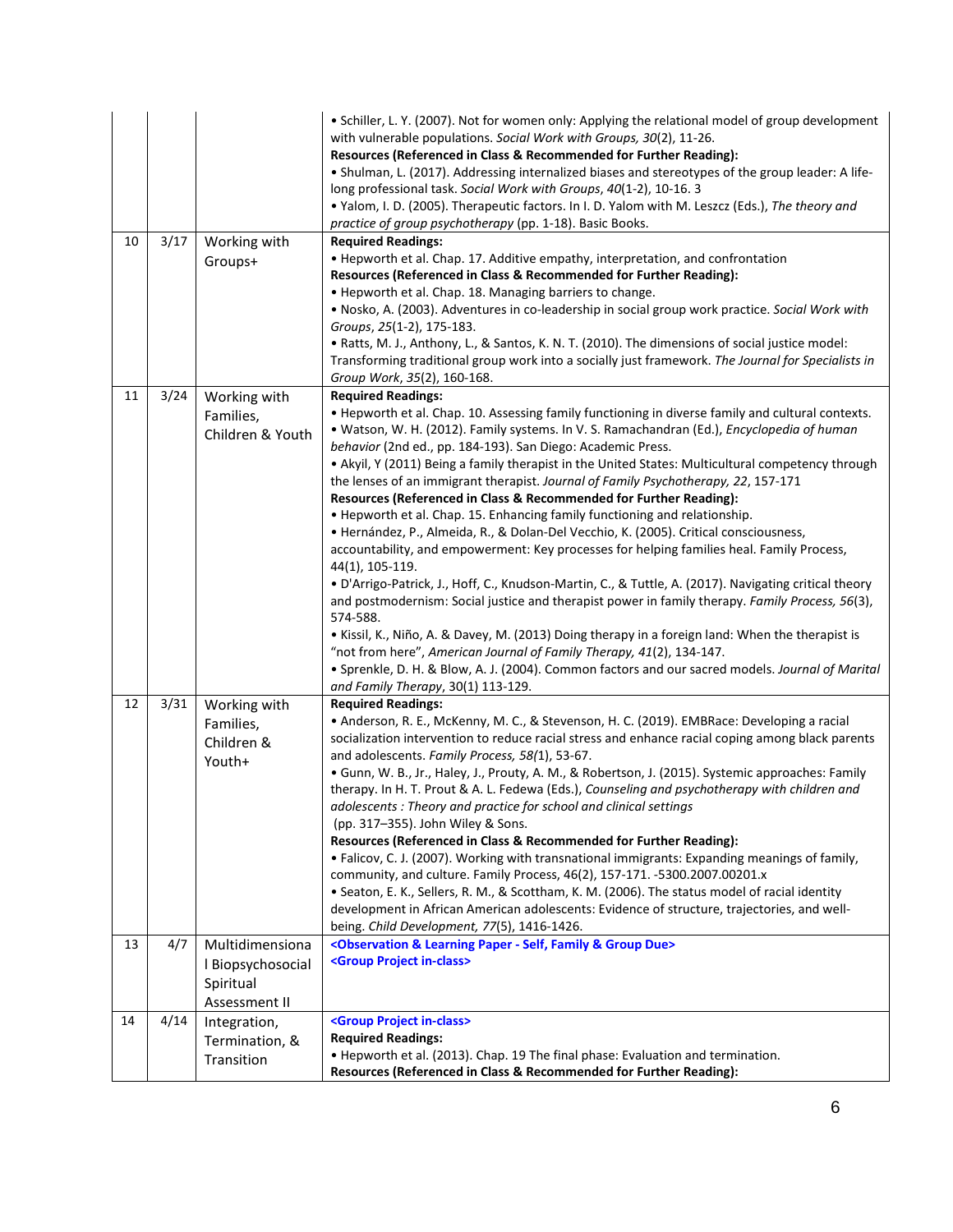|      | • Kawaii-Bouge, B. (2020). Combating anti-blackness & white supremacy in organizations:              |  |  |
|------|------------------------------------------------------------------------------------------------------|--|--|
|      | Recommendations for anti-racist actions in mental health care.                                       |  |  |
|      | https://caps.sonoma.edu/sites/caps/files/combating anti-                                             |  |  |
|      | blackness and white supremacy in organizations - recommendations for anti-                           |  |  |
|      | racist actions in mental healthcare.pdf                                                              |  |  |
|      | • Dominelli, L., & Ioakimidis, V. (2016). The challenges of realising social justice in 21st century |  |  |
|      | social work. International Social Work 59(6), 693-696.                                               |  |  |
| 4/16 | <group &="" assessment="" due="" intervention="" plan="" project:=""></group>                        |  |  |

### c. **Assignments**

| <b>Assignment</b>                                                                                                                                                                                                            | Due Date                                       | How to submit/where                                                                                                                                                                                                                                                                                                      | %  |
|------------------------------------------------------------------------------------------------------------------------------------------------------------------------------------------------------------------------------|------------------------------------------------|--------------------------------------------------------------------------------------------------------------------------------------------------------------------------------------------------------------------------------------------------------------------------------------------------------------------------|----|
| 1. Social Positionality Paper                                                                                                                                                                                                | 1/20                                           | Turn in paper as a Word document in Canvas under the<br>Assignment Tab.                                                                                                                                                                                                                                                  | 15 |
| 2. SIMmersions<br>1) Gender Affirmative Therapy:<br>Intake with Jemma<br>2) Suicide Prevention: Assessing<br>Risk with Taye<br>3) CBT-Introduction with Tanisha<br>Mosley<br>4) Brief Motivational Intervention<br>with Gabe | 1) 1/27<br>$2)$ 2/10<br>$3)$ 2/17<br>$4)$ 2/24 | Read the background materials and make at least 3 attempts<br>for each module. First attempt is due by class where that<br>material is discussed (listed in the left column). Remaining<br>attempts can be spread out.<br>Instructor will see the attempt log, time spent, and scoring.<br>No minimum score is required. | 15 |
| 3. Simulated Interview: Video<br><b>Recording and Annotation</b>                                                                                                                                                             | 2/28                                           | Upload simulation video to YouTube, add to VideoAnt<br>platform, and make annotations directly in VideoAnt. Next,<br>paste the VideoAnt URL under 'Practitioner Annotation in the<br>Assignments Tab.                                                                                                                    | 25 |
| 4. Observation & Learning - Self,<br><b>Family &amp; Group</b>                                                                                                                                                               | 4/7                                            | See below for detail; Submit via CANVAS.                                                                                                                                                                                                                                                                                 | 10 |
| 5. Group Project: Assessment and<br><b>Intervention Plan</b>                                                                                                                                                                 | 1)4/7<br>$2)$ 4/14<br>3)4/16                   | 1) Watch a video in-class; work in a group to develop a BPSS<br>2) Present/discuss BPSS & intervention plan in class<br>3) Submit a completed BPSS and an intervention plan as a<br>Word document in Canvas under the assignments tab.                                                                                   | 25 |
| 6. Attendance & Participation                                                                                                                                                                                                | Ongoing                                        | Various forms of participation (e.g., physical presence, verbal<br>participation in-class, reflection/1-minute papers) will be<br>considered.                                                                                                                                                                            | 10 |

#### **INSTUCTIONS FOR ASSIGNMENTS**

The following are descriptions of each assignment. Please note that some changes and tweaks might be made in response to the flow of the class and learning processes and needs (e.g., SIMmersion due dates are linked to when specific topics are discussed in-class). When changes are necessary, I will alert you as soon as possible in-class and/or via Canvas announcement and, when necessary, we will have a discussion about the impact of the change.

## **1. Social Positionality Paper - 4-5 typed pages**

First, based on the Social Identity Group/Positionality Grid (Exercise 4.1 Reed et al., 2011, p. 79) and in-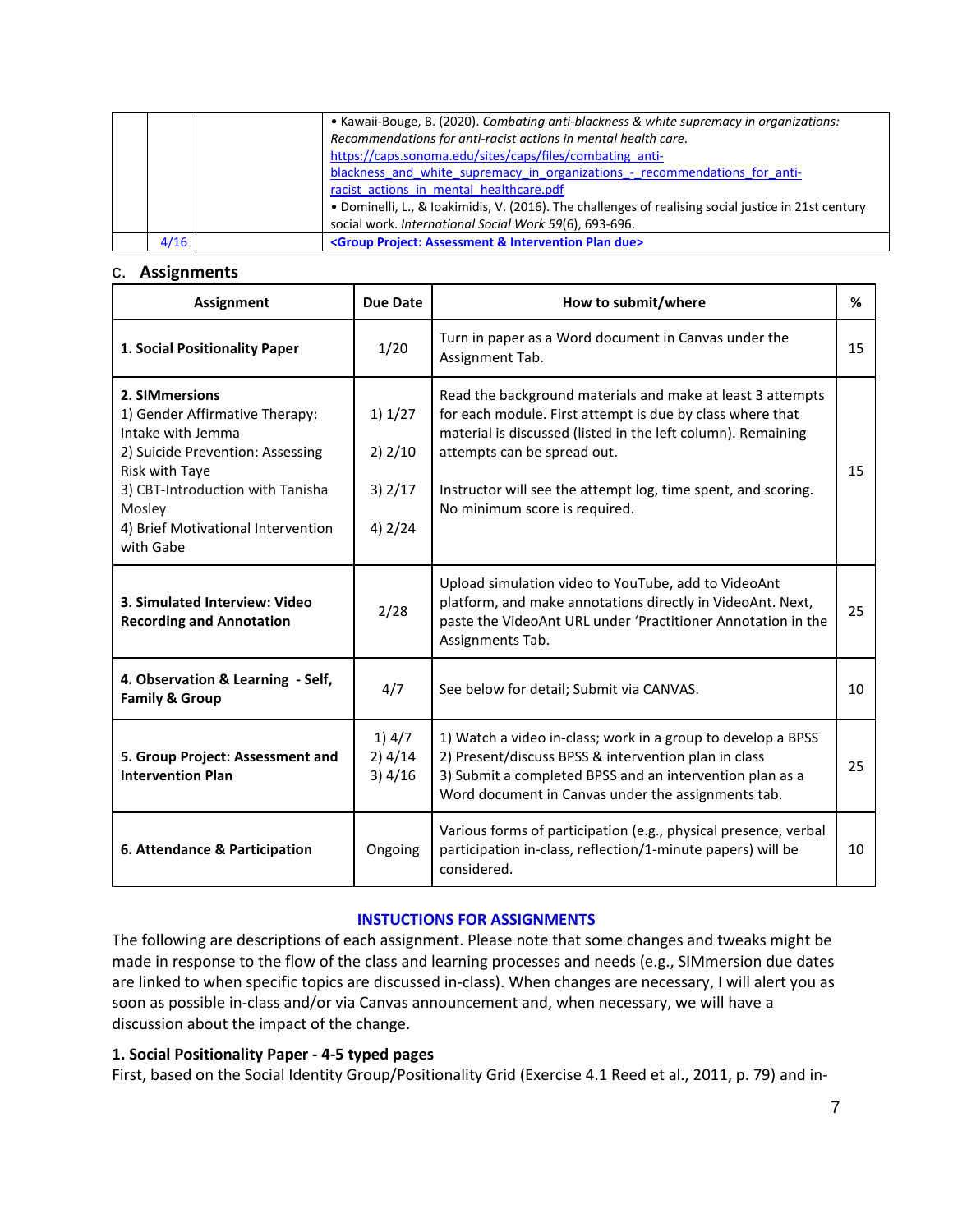class discussions, you explore what type(s) of client(s) might pose great challenge for you and imagine how you would work with them. They may be individuals who are very different from or similar to you.

Then, you write a paper about working with this imaginary client who would present particular challenges given your positionalities. In this paper, you will:

- 1) identify and reflect on how you would feel about working with this imaginary client prior to the first encounter, what feelings and thoughts you may experience while you are interacting with the client, and what difficulty, if any, you may experience;
- 2) discuss how you might deal with the above inside and outside the session;
- 3) examine what strengths you bring to working with this client;
- 4) explore what reactions your client may have toward you, and how you might address them; and
- 5) discuss what new insight, if any, have you developed about your positionalities as you worked on this assignment.

Some helpful tips:

- Focus on yourself. Provide only a VERY BRIEF description of your imaginary client. You do not need to develop the character or back-story of this client. Remember, this paper is about you, not about the "difficult" client.
- Applying the PIE (person-in-environment) perspective and locate yourself in the environment. Your positionalities interact with those of your imaginary client in the specific socio-cultural, -political, and –historical context.
- You are strongly encouraged to explore many dimensions of your positionalities, especially those that you have not been given much attention or thought before. Some of your positionalities are familiar to you, and others, not so. It is probably worthwhile for you to explore why this is the case. Some give you varying degrees of privilege, and others are associated with experiences of oppression and discrimination. Importantly, you do have feelings about many of these positionalities, which may get triggered in various social work practice contexts whether you are aware or not.
- Listen to yourself, and reflect on your thoughts and feelings, and be candid about what you feel (what you think would feel) in working with your imaginary client.
- Refrain from intellectualizing your feelings although it is tempting. You are encouraged and expected to write about your feelings and thoughts in the first person account.
- You are encouraged to refer to the readings and class discussions when/where you can.

## **2. SIMmersions**

In accordance with the school-wide requirement that "all SW506 courses need to include 4 simulations," you will complete the following four simulation modules in SIMmersion\*:

- 1) Gender Affirmative Therapy: Intake with Jemma
- 2) Suicide Prevention: Assessing Risk with Taye
- 3) CBT-Introduction with Tanisha Mosley
- 4) Brief Motivational Intervention with Gabe

# **First attempt is due by class where that material is discussed (see above for specific dates)**. Remaining attempts can be spread out.

SIMmersion will give you a performance score (e.g., 60%, 80%) each time you try a module, but do NOT focus on getting a higher score. Instead focus on learning about and practicing skills in specific intervention models/approaches. No minimum score is required.

Each simulation module contains a set of reading resources about the intervention modes/approach. It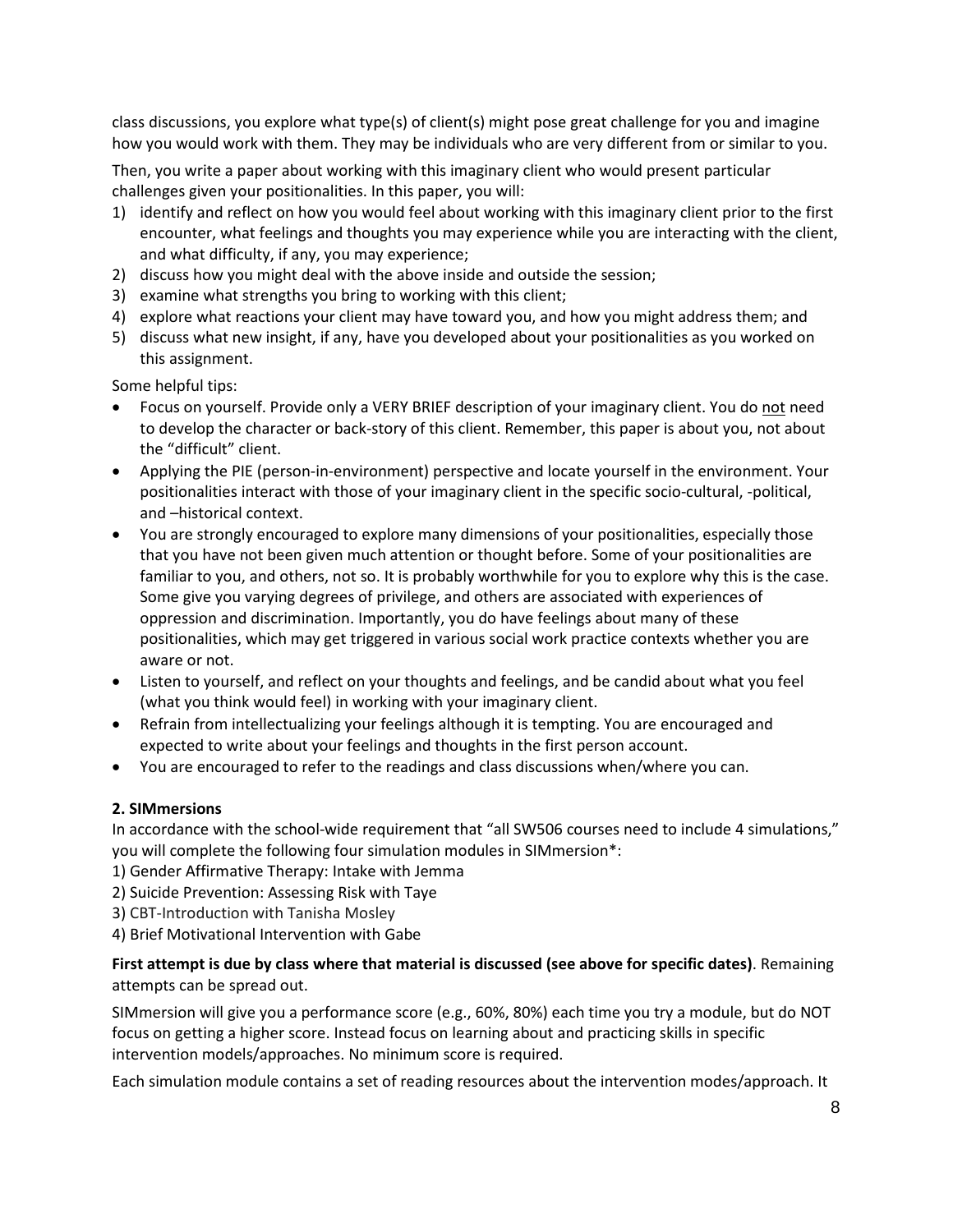is important, and highly recommended, that you read them before you launch the simulation.

\* The SIMmersion are virtual practice sessions with a 'character' (portrayed by an actor) with whom you can engage by asking them questions or making statements. You will attempt to utilize specific intervention models and skills to engage with these virtual clients. Through these simulations, you will learn about a specific intervention approach while strengthening skills in engagement, collaboration, empathic communication, assessment, planning, and contracting. For more detail, you can refer to *SIMmersion 2 Pager* at [https://docs.google.com/document/d/1yu4FjISSoZBPR42eZns4Esk0do3IoFDmL](https://docs.google.com/document/d/1yu4FjISSoZBPR42eZns4Esk0do3IoFDmL-VMlycLyCg/edit)-[VMlycLyCg/edit.](https://docs.google.com/document/d/1yu4FjISSoZBPR42eZns4Esk0do3IoFDmL-VMlycLyCg/edit) If you need technical assistance with SIMmersion, please contact [simmersion@umich.edu.](mailto:simmersion@umich.edu)

Each round lasts for 15-20 minutes. You will try each module at least 3 times (of course you can attempt as many times as you like). Research has shown that the more students try, better and more they learn.

FYI, as the course instructor, I will see the number of attempts, time spent, and scoring, so that I know how everyone is progressing.

**3. Simulated Interview: Video Recording and Annotation:** Details will be provided in class.

# **4. Observation & Learning – Self, Family & Group**

First, using course materials and exercises as a springboard, reflect on "yourself" in your roles in your family/families and groups to which you have belonged.

Then, summarize your reflections, learning, and directions for further learning. This can take the form of a (conventional or unconventional) written paper, video, (video-recorded) performance, (videorecorded) demonstration, or other format. Creativity is highly encouraged.

## **5. Group Project - Assessment & Intervention Plan**

This project involves watching a video-taped interview and developing a biopsychosocial & spiritual (BPSS) assessment and an intervention plan. It consists of individual and group-based work, and the final product is a written paper. Detailed guidelines and instructions will be provided in class.

# **6. Class Attendance & Participation**

You need to come to class well-prepared, which means doing all the assigned readings and learning activities before the class. You are expected to actively participate in discussions and various in-class exercises (e.g., role-plays).

Occasionally, you will write and submit a short reflection of your learning at the end of the class. Some of the reflections will be shared anonymously in the class to aid mutual learning.

## **Guidelines for Assignments**

All written assignments will be evaluated for organization, clarity, and written quality, as well as for substantive content. In addition, they must:

- Be typed, single- or double-spaced, and saved as a Word document, unless otherwise indicated.
- Page number on each page.
- Be submitted via CANVAS unless otherwise indicated.
- Be submitted on/before the due date/time; late papers will result in the deduction of 1/2 a letter grade.
- Follow APA formatting, an established academic convention for organization, pagination, footnoting, and bibliographic references. Review th[e MLibrary APA Citation Guide](http://guides.lib.umich.edu/c.php?g=282964&p=1885441) as needed. [The Purdue Owl website is](https://owl.english.purdue.edu/owl/section/2/10/)  [another helpful resource for assistance with APA formatting.](https://owl.english.purdue.edu/owl/section/2/10/) Papers that do not comply with an established convention will be returned, and a penalty for late submission will apply.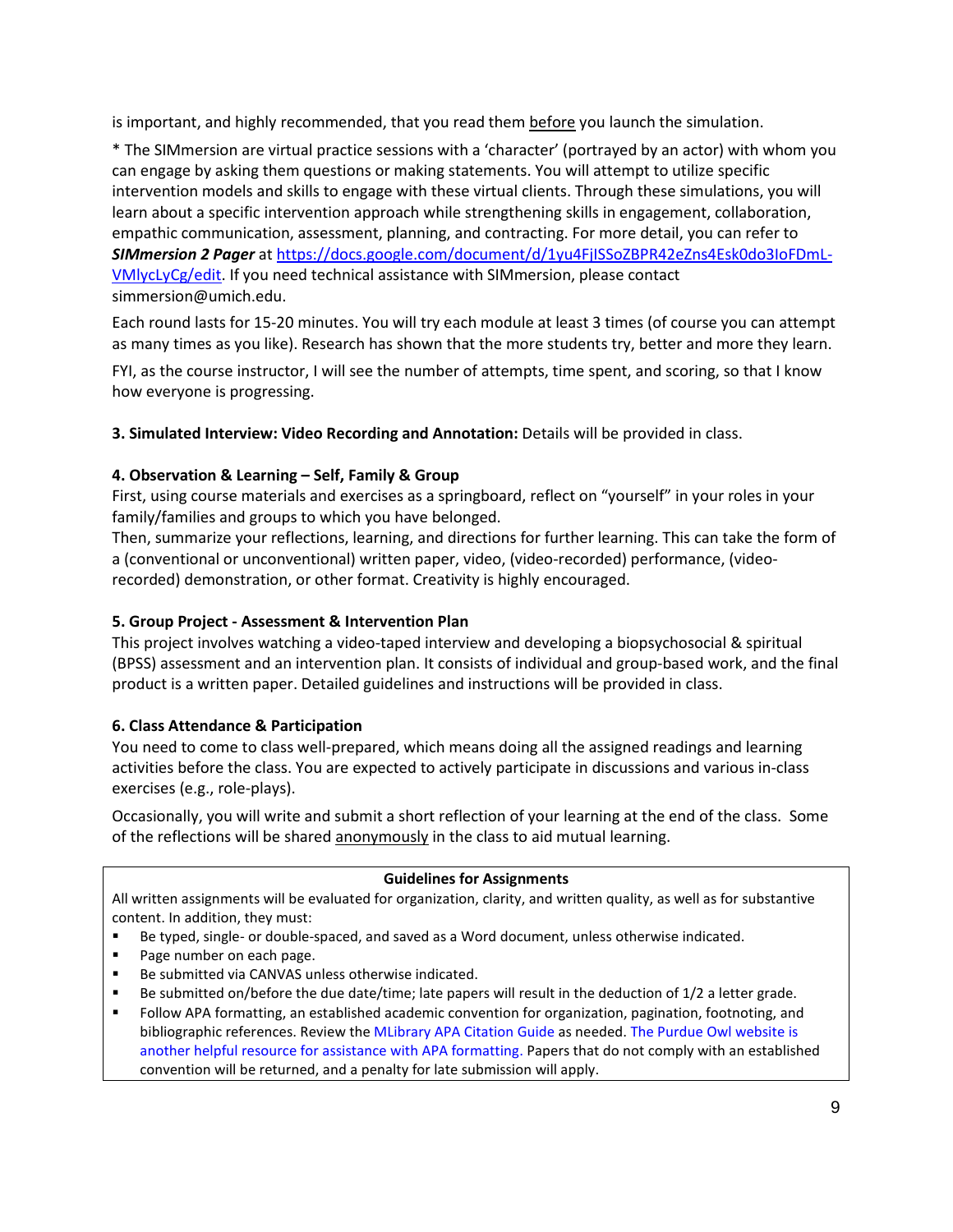- Make sure you are citing others' work appropriately and not committing plagiarism[. More information on](https://ssw.umich.edu/msw-student-guide/section/1.11.01/427/academic-misconduct)  [academic integrity policies can be found in the MSW Student Guide.](https://ssw.umich.edu/msw-student-guide/section/1.11.01/427/academic-misconduct)
- Contact SSW Writing Assistance, if/as needed:<https://sites.google.com/umich.edu/sswwritinghelp/home>

## d. **Grading**

We will be using a mastery-based, not a competitive, grading system. In other words, the grade you get will not depend on how well others in the class have done but on how well you have mastered the materials.

Letter grades ranging from "A" to "E" are earned, with "+" or "-" distinguishing the degree of performance. Specific expectations for each assignment are provided in a later section of this syllabus.

**Incompletes:** Incompletes are given only when it can be demonstrated that it would be unfair to hold the student to the stated time limits of the course. The student must formally request an incomplete from the instructor prior to the final week of classes. Please review the MSW Student Guide for policies on grades and grievance procedures.

## e. **Accommodations**

If you are in need of any accommodations for a disability or condition that may interfere with your participation in this course, please let me know as soon as possible. Any information you provide about a disability and/or accommodation is private and confidential and will be treated as such. For more information and resources, please contact the Office of Services for Students with Disabilities (OSSD, [http://ssd.umich.edu/\)](http://ssd.umich.edu/) at (734) 763-3000 / [ssdoffice@umich.edu.](mailto:ssdoffice@umich.edu)

#### f. **Attendance and Class Participation**

This class involves a wide range of experiential learning exercises, and therefore, class attendance and participation are critical to achieving the full impact of the course. You are expected to actively participate in class discussions, small group discussions, and various in-class exercises, some of which will require submitting a written report at the end of the class.

If you have difficulties participating in discussion for linguistic, cultural or other reasons, let's discuss them individually and explore ways in which you may become a more active participant in class. Class attendance will be taken at random, and any unexcused absences will result in a grade reduction. You need to inform the instructor of your absence as soon as is practically possible. Please revie[w Policy on Class Attendance](https://ssw.umich.edu/msw-student-guide/section/1.09.00/17/policy-on-class-attendance) found in the MSW Student Guide.

**Use of electronic devices:** You are expected to be engaged and participating in class activities. Students are asked to turn off cell phones during class sessions. If you are utilizing an electronic device (e.g., a laptop computer), it is assumed that it is relevant to the class content and process. If not, the instructor reserves the right to request that the student not use a laptop during class.

**A note on scholarly discourse:** What we will discuss in class involves controversial issues, such as race, ethnicity, gender, class, immigration, and sexual orientation. All of us come to this course with various experiences and values, as well as assumptions, prejudices, and stereotypes. Disagreements are expected and even welcomed as long as we respect diverse opinions and perspectives and refrain from attacking one another personally. Let us strive to remain open to diverse perspectives, which may conflict with our own.

## g. **Class Recording and Course Materials**

Audio and video recording of in-class lectures and discussions is prohibited without the advance written permission of the instructor. Students with an approved accommodation from the Office of Services for Students with Disabilities permitting the recording of class meetings must present documentation to the instructor in advance of any recording being done. The instructor reserves the right to disallow recording for a portion of any class time where privacy is a special concern. If the instructor chooses to record a class, they will decide which classes, if any, are recorded, what portion of each class is recorded, and whether a recording is made available on the course management website. On days when classes are recorded, students will be notified a recording is occurring. Class recordings and course materials may not be